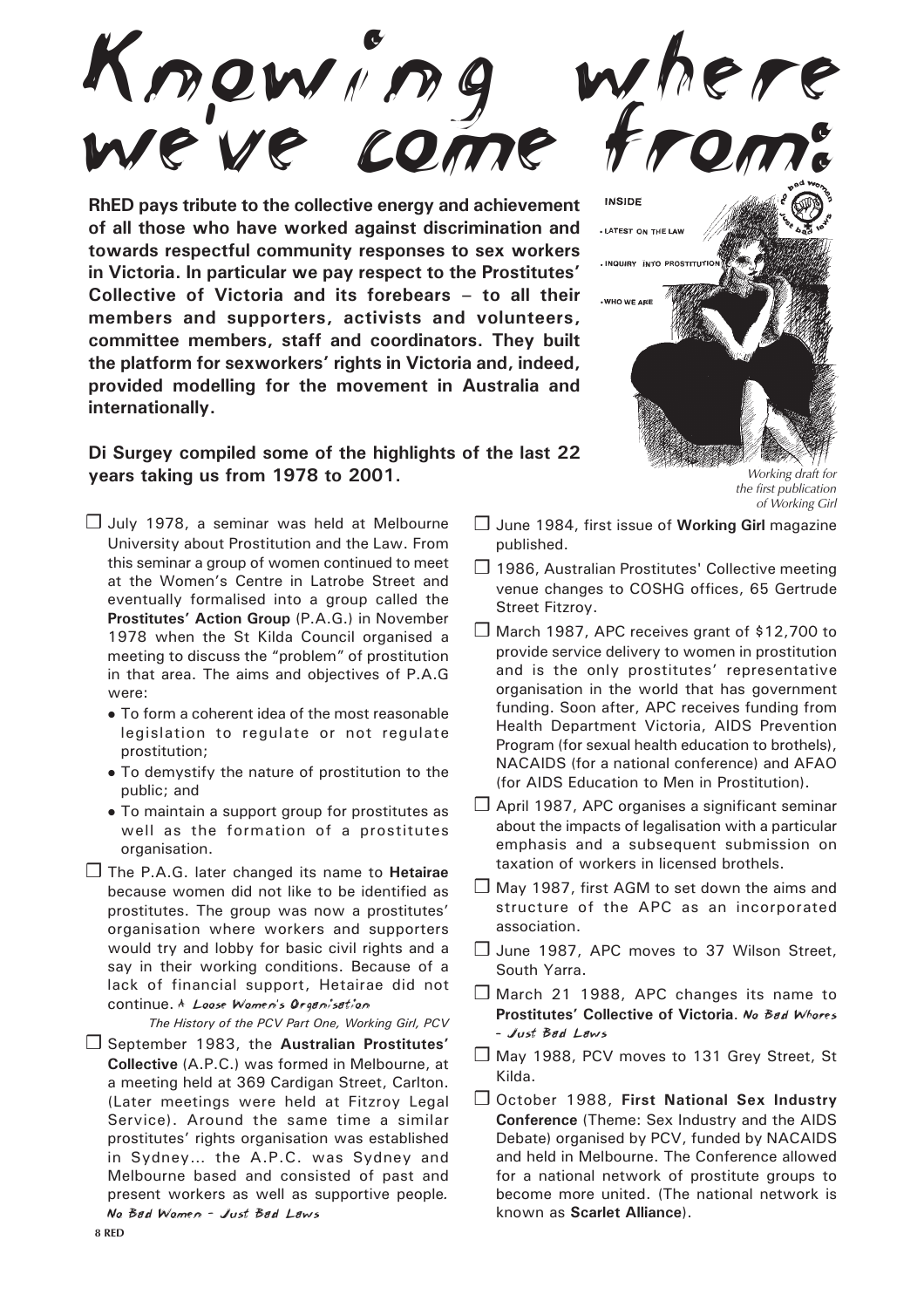thanks & farewell

- ❒ The Aims and Objectives of the Prostitutes' Collective of Victoria adopted at the AGM of April 1989 are:
	- To lobby for a legal and administrative framework which does not discriminate against people involved in the sex industry;
	- To provide support, advice, information, advocacy and assistance to current and past sex workers; and
	- To educate the community about related issues and communicate the ideas and opinions of sex industry workers.
- $\Box$  All people who satisfied the Committee that they supported the aims and objectives of the PCV were eligible for membership.
- ❒ Constitution for the Prostitutes' Collective of Victoria Incorporated 1989
- ❒ 1989, PCV moves to 10 Inkerman St, St Kilda.
- $\Box$  February 2000, the management of programs funded by the Department of Human Services and formerly delivered by the Prostitutes' Collective of Victoria is transferred to Inner South Community Health Service. Programs continue to operate under the 'transitional name' of **Prostitutes' Centre of Victoria** or **PCV**.
- ❒ January 2001, the program and services are launched under the new name of **RhED Program** – Resourcing Health and Education in the Sex Industry.
- ❒ March 2001, first issue of **RED** magazine published.

## Key Service Development

The Prostitutes' Collective of Victoria was founded on peer based and activist principles and these were reflected in staffing, management and service planning and delivery throughout its history.

- ❒ Rapid response to HIV/AIDS Prevention: The PCV ran the first needle and syringe exchange in the Southern Hemisphere. The exchange was the largest and busiest in Victoria at the time of its closure and relocation to the Salvation Army in 1992. *(Interview for The Professional, Alison Arnot-Bradshaw, Coordinator, PCV.)* Condom dispensary also operates from PCV site.
- ❒ Developed 'Safe House' scheme, endorsing those brothels which adhered to safe sex and safe service protections for sex workers. Safe Houses are publicised through a Client Telephone Information Service. The Safe Service Endorsement Scheme, introduced in 1989, built on the same model but targeted escort services, and males in prostitution.

❒ Ugly Mugs program, which enables sex workers to report clients who are violent and PCV to disseminate information to other sex workers is introduced at PCV in 1988 and wins



Working draft for the first publication of Working Boy

the National Crime Prevention Award in 1996.

- ❒ Demonstrated record of innovation in the development of responsive service models to street based and marginalised workers e.g. hosting outposted sexual assault counselling, Reiki, legal services, STD and health clinics at PCV site in St Kilda.
- ❒ The Sex Work and HIV Project (1993/1994) was the first project of its kind in Australia and aimed to "give a face to those individuals who had received a positive diagnosis as a means to openly fight the ongoing discrimination against positive people in the sex industry". The project also worked to change community and industry attitudes towards positive sex workers to become one of practical support and informed choices, rather than reactionary fear and isolation. In 1994 Geoff Humphries, the Project Worker, organised the national conference "HIV and Sex Work – A Hidden Problem". Geoff had earlier participated in the 3rd International Congress on AIDS in the Asia Pacific (Thailand) out of which the Asia Pacific Network of Sex Workers was born. We commemorate Geoff Humphries' contribution to PCV and to HIV positive sex workers. Geoff died at the end of 2000.
- ❒ Initiating a program which allows street based sex workers to carry out Community Based Orders at the PCV site, St Kilda (1997).
- $\Box$  Early development of outreach service models, with access to 95% of legal brothels in Victoria for blood borne virus prevention. PCV also initiated one of the first street outreach programs for intravenous drug users in the sex industry. PCV staff were involved in training other service providers. STD workshops were also delivered to sites such as Tarrangower and Fairlea women's prisons, drug rehabilitation services and so forth.
- ❒ PCV was the first sex worker organisation in Australia to adopt a NESB access and equity policy in relation to non-English speaking background sex workers as a consequence of recommendations by the SIREN Project (1994) and subsequently employed a NESB Access Worker with funding from the Commonwealth Government in 1994/95.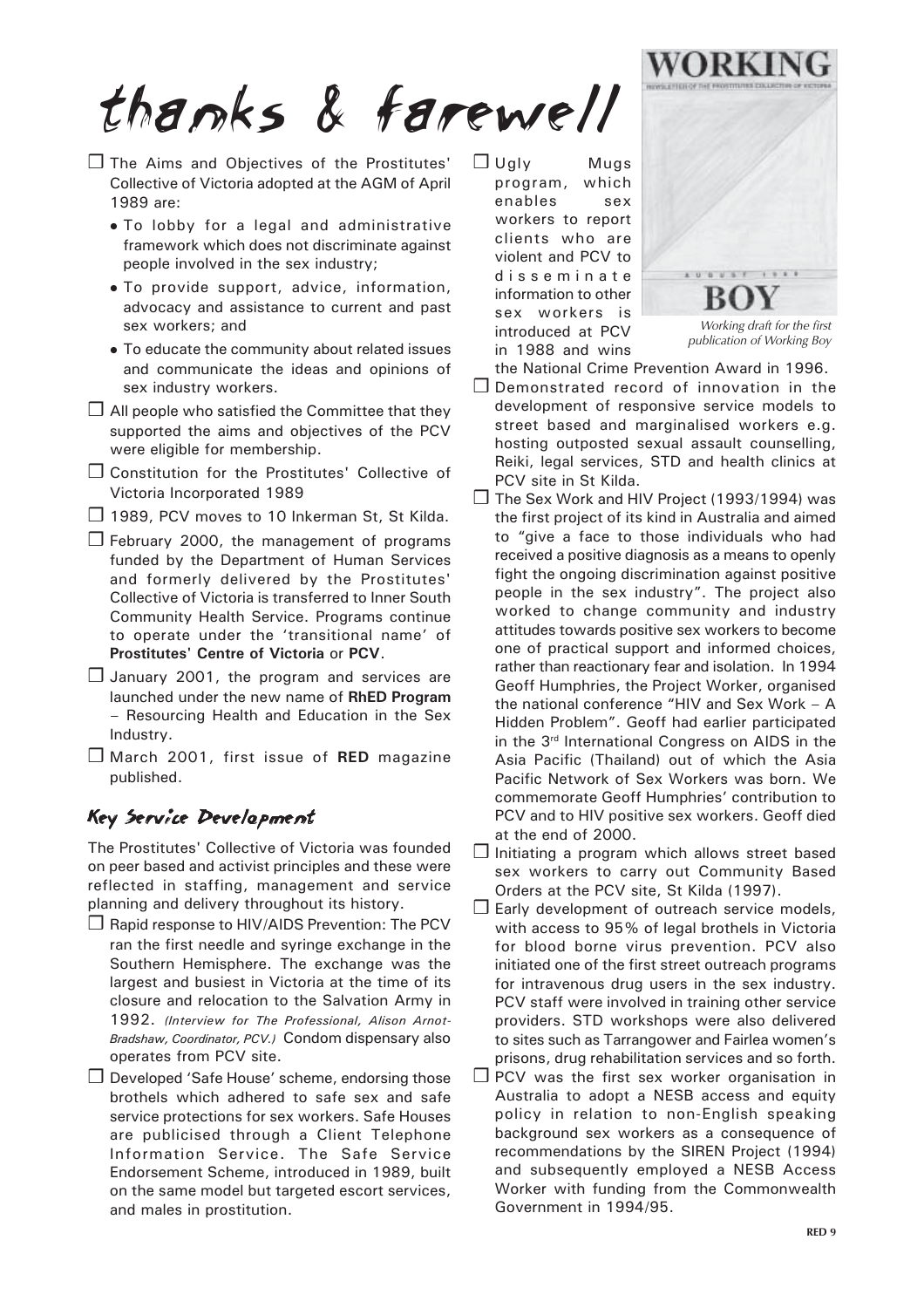## Broad Advocacy

- ❒ Key player in consultations around legislative change through membership of committees and working parties and the provision of submissions to various inquiries (e.g. Neave Inquiry, 1985). PCV representation was invited on the Prostitution Monitoring Committee, the Prostitution Control Board and the Prostitution Control Act Advisory Committee. PCV took up to 150 calls per day in response to demands for up to date information on the Prostitution Control Act (1994) and later successfully made recommendations for regulations in relation to health and safety of workers (1995).
- ❒ PCV was represented on the Street Prostitution Strategy Committee formed by the St Kilda Council in relation to street prostitution (1992). Over a very short period in the same year PCV collects more than 3000 signatures from local residents in support of the decriminalisation of street prostitution. The Street Safe '94 Rally through the streets of St Kilda followed similarly successful campaign activities in support of decriminalisation in earlier years (for example, Prostitutes in the Park).
- ❒ 1988, PCV is represented on the Australian National Council on AIDS (ANCA), later to become ANCHHARD.
- ❒ National project responding to the issues of non-English speaking sex workers in Australia, particularly women imported from Thailand to work in the sex industry illegally (1992 - 1994). PCV later becomes a member of the Global Alliance Against Trafficking of Women and a member of PCV is appointed Australasian Pacific representative on issues of prostitution to the World Health Organisation.
- ❒ Statewide Project reporting the Exiting and Retraining Needs of Sex Workers wanting to Leave the Industry (1996). Recommendations are taken on board by the Prostitution Advisory Committee (1997).
- ❒ Hosted a solicitor/legal researcher for a period of six months to monitor the impact amongst sex workers of changes to the Regulations affecting prostitution (1995).
- ❒ Recognition of PCV as lead agency with respect to research into prostitution and the health issues of sex workers, with concomitant involvement in a number of key research projects in collaboration with the Centre for the Study of STDs (now known as ARCSHS), Macfarlane Burnet Centre for Medical Research and individual universities.
- ❒ Training of health and other professionals in relation to issues for sex workers, particularly primary health workers, community development workers, medical students and members of the Victorian Police Force.

❒ "We are in the process of unionising the sex industry as the Miscellaneous Workers Union have decided to accept sex workers as members. This is a federal union and will hopefully be able to establish an award rate for workers in the industry. This is yet another way in which the industry is being legitimised and is a world first". *(History of Prostitution in Victoria, Alison Arnot-Bradshaw, Coordinator, PCV, 1997)*

## Innovative Community Education Publications

- **Working Girl**, a quarterly magazine for sex workers, published since June 1984, becomes the dual format **Working Girl Worker Boy** and remained in continuous publication.
- **Handy Hints for Sex Workers, a booklet, was** followed by many leaflets and handouts for new workers entering the industry including The Law, STDs & Sex Work, Advertising Tips for Escort Workers and Safety Tips for Private Workers.
- **Hussies' Handbook**, a booklet about legal issues for the sex industry, first funded by the Victoria Law Foundation and Victoria Legal Aid in 1990, is published in two editions (1995 and 1997).
- **PCV Student Packs:** countless thousands of compilations of research and other articles have been distributed as "student packs" since the late 1980's.
- **Service Directories** for young women who are homeless or at risk of homelessness and who are working in the sex industry published by PCV and by other agencies with PCV input.
- **SIREN's Story, a language and culture specific** cartoon format guide to being a safe, smart and successful sex worker in Australia was produced in Thai, Tagalog languages (1993) and in Chinese (1996). Sex workers from Thai background and Filipino backgrounds produced **We Deserve to be Safe**, HIV/AIDS prevention audio tapes in their own languages. PCV documented issues related to women being brought illegally from Thailand to work in unsafe conditions as early as 1988 (PCV Annual Report, 1989).
- **STD Handbook**, a photographic guide and text about transmission and symptoms of STDs, was published with Commonwealth funding, in 1998 for use by sex workers and is used by all sex worker organisations in Australia.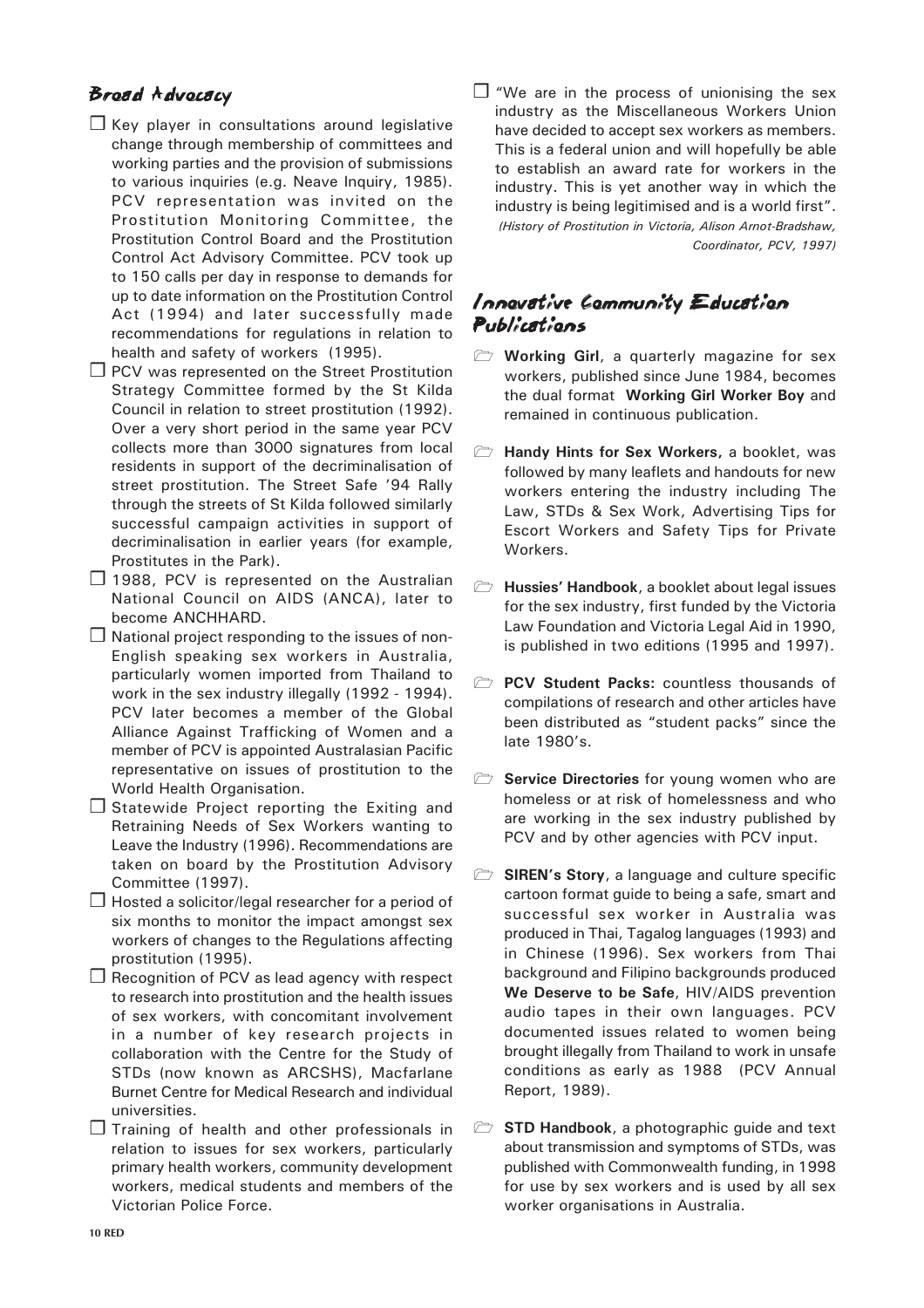

**"Which brings me to the thankyous…. To all the individuals and people in government, and other institutions and people who supported the concept of the Collective when it was no more than a few women and an ideal, right through to assisting our work now that we are established. For many it would have been easier to knock it or snigger at it, or sit on the fence, and possibly safer!"** *(Cheryl Overs in Working Girl Worker Boy, 1988)*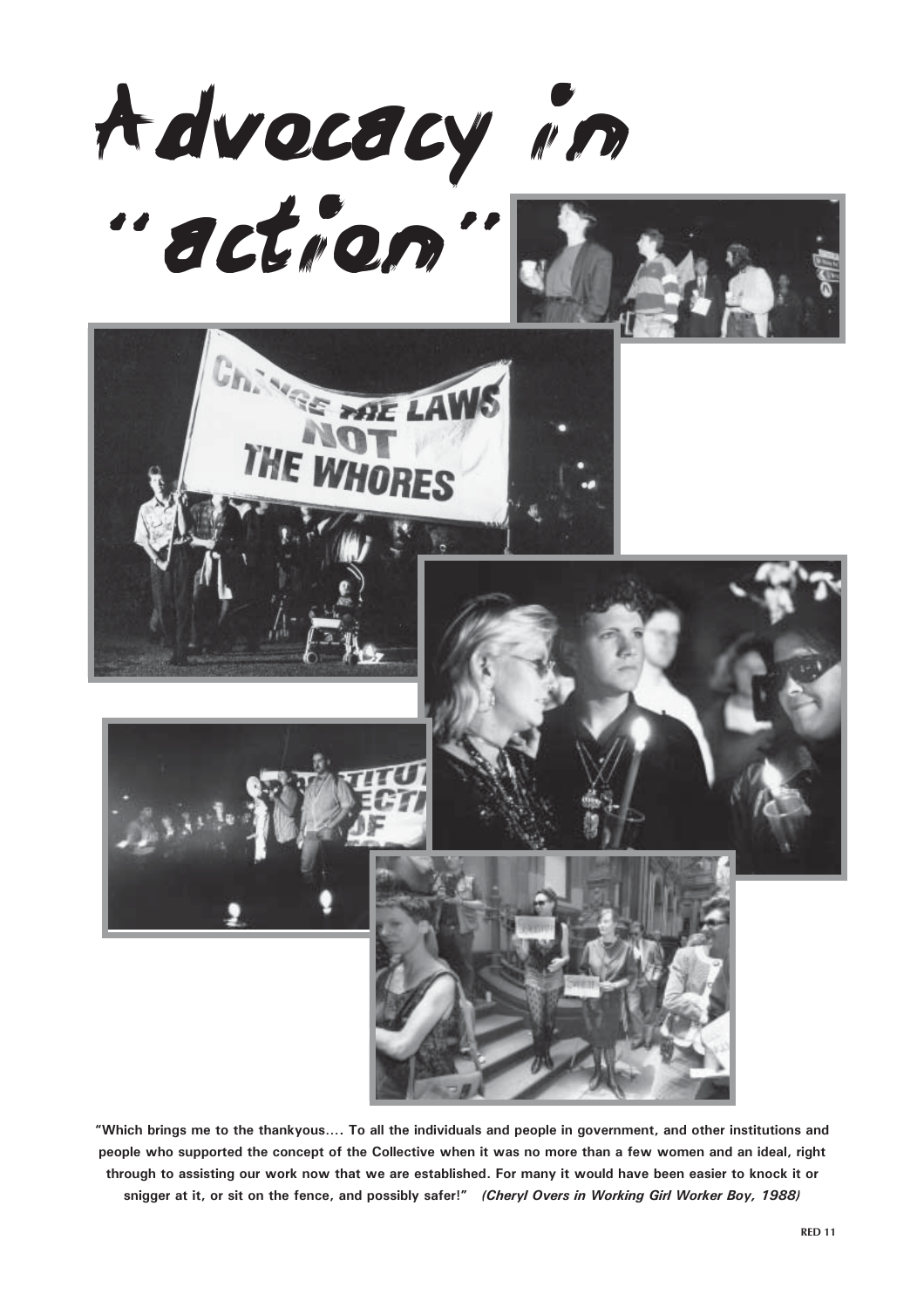

For me, the greatest achievement of the PCV was<br>to provide a forum, a voice for sex workers. With a diverse group of wonderful, talented<br>Essentially this voice said "The sex industry is a second like Deb Mayson and Sarah F workers and others in the community to think<br>workers and others in the community to think<br>wout sex work in a new, positive light. 'On the to provide a forum, a voice for sex workers. Essentially this voice said "The sex industry is a reasonable work option for many people and sex work in and of itself doesn't victimise the people doing the work". This voice allowed both sex about sex work in a new, positive light. 'On the ground' the presence of this voice made real and

For individual workers it could mean a sense of enough, she d waik in and say hello but she did.<br>
community, or pride, or simply the knowledge ever speak a lot, not with anyone at all. But on<br>
the evening when the candleli For individual workers it could mean a sense of community, or pride, or simply the knowledge there was somewhere they could go to get things off their chests or to access health and legal information – a service which not only didn't judge them, it actively supported them.

e forged. Those alliances generated successful<br>
campaigns for legal change, social justice and<br>
man rights on: the right of HIV positive people aread needs was great *Maria a staff member* to have sex, and the right of sex workers who<br>have been sexually assaulted to access full the profile that the Prostitutes' Collective<br>established, and it was a good profile that they For the broader community it meant the presence of smart bunch of people with whom alliances were forged. Those alliances generated successful human rights, eg: the right of HIV positive people have been sexually assaulted to access full justice. *Keith, a staff member*

ostitution, and the various community activities well as in the general community, including the<br>ivolving both residents and sex workers, health males in the general community. And the resur-<br>services and other local welfa If ying to raise the profile of those issues with the the transmission of HIV in Australia.<br>
wider community. Some of the events that Beth, a Committee member<br>
occurred were things like the candlelight vigil and rally, in the mid 1990s, where more than a<br>hundred people walked through the key 'working' even though they knew I wasn't a sex worker I<br>streets of St Kilda carrying candles in memory of kers who had been attacked and where there<br>
theen murders in that area. We walked up to<br>
the Town Hall and delivered a petition to the<br>
the Town Hall and delivered a petition to the<br>
the test (and de education as a pure yor, asking him to lobby the State government meant there was a real reduction of STDs<br>to decriminalise street sex work – and we also amongst sex workers. And then there was activities with press releases and the launch of when I went away – at the time it was very sad,<br>the document '10 Reasons to Decriminalise Street cause I didn't think I'd ever be coming back to Frequences in the computation of the sections of the people there, it was a real reflection of the really raised awareness of the issues for the the sex industry, the (Health) Department dependent population of St Kilda an e pointclaris wito, antiough they did not change<br>the legislation, would have had much more<br>difficulty if they were seen to be complacent<br>difficulty if they were seen to be complacent<br>stripper and I had get on the stage wit e when a lot of they did it well<br>ether very well. Collective did i<br>a staff member Beth, a Commi prostitution, and the various community activities involving both residents and sex workers, health trying to raise the profile of those issues with the wider community. Some of the events that rally, in the mid 1990s, where more than a hundred people walked through the key 'working' streets of St Kilda carrying candles in memory of workers who had been attacked and where there had been murders in that area. We walked up to the Town Hall and delivered a petition to the Mayor, asking him to lobby the State government accompanied some of those community based activities with press releases and the launch of Prostitution'. The combination of the activities really raised awareness of the issues for the the politicians who, although they did not change the legislation, would have had much more difficulty if they were seen to be complacent about the issues. It was a time when a lot of passionate people worked together very well. *Maria, a staff member*

work option for many people and sex<br>d of itself doesn't victimise the people<br>he weak". This wise allowed bath as important work we did in service provision, My fondest memory would have to be working with a diverse group of wonderful, talented people like Deb Mayson and Sarah Fair and Richard Keane and everyone and seeing their creativity and wisdom channelled into the resource development and advocacy. *Keith, a staff member*

presence of this voice made real and My best memory is of a worker name<br>positive changes in people's lives. Who was very chaotic generally in he<br>and didn't ever say a lot. She was fr hests or to access health and legal<br>n – a service which not only didn't<br>the crowd and asked that they take the issue<br>them, it actively supported them. She spoke with the Mayor directly as well.<br>She spoke with the Mayor directly as well.<br>She spoke with the Mayor directly as well.<br>She spoke with the Mayor directly as well. My best memory is of a worker named Wendy who was very chaotic generally in her behaviour and didn't ever say a lot. She was friendly enough, she'd walk in and say hello but she didn't the evening when the candlelight vigil for street sex workers occurred she stood up and addressed seriously and try and do something about it because of how dangerous the situation was. And she spoke with the Mayor directly as well. She was very articulate and very skilled in the art of giving brief sentences and getting the message across. To see the staff working with sex workers to motivate individuals to express their real needs was great. *Maria, a staff member*

and the sex workers and the response the PCV's work around the issue of street<br>they resourced education in the sext the sexual the response they resourced education in the sexual the sexual the sexual the sexual the sexual The profile that the Prostitutes' Collective established, and it was a good profile that they got, in the general community and in the media, for the sex workers and the responsible way that they resourced education in the sex industry as well as in the general community, including the males in the general community. And the result of their single mindedness was that they reduced the transmission of HIV in Australia. *Beth, a Committee member*

> I think it was the way they engaged with me, even though they knew I wasn't a sex worker I was always able to go into the brothels – it was more or less like mates, there was no them and wasn't voyeuristic – and being able to go into the brothels like that (and do education as a nurse) meant there was a real reduction of STDs amongst sex workers. And then there was the involvement in a farewell that was put on for me when I went away – at the time it was very sad, 'cause I didn't think I'd ever be coming back to this job – but at the same time, having so many people there, it was a real reflection of the way the sex industry, the (Health) Department and the community industry were working together – it was so special, and it was real one upmanship that the Prostitutes' Collective hired the male stripper and I had get on the stage with him. And they did it well. Anything the Prostitutes' Collective did in a big way, they did it well. *Beth, a Committee member*